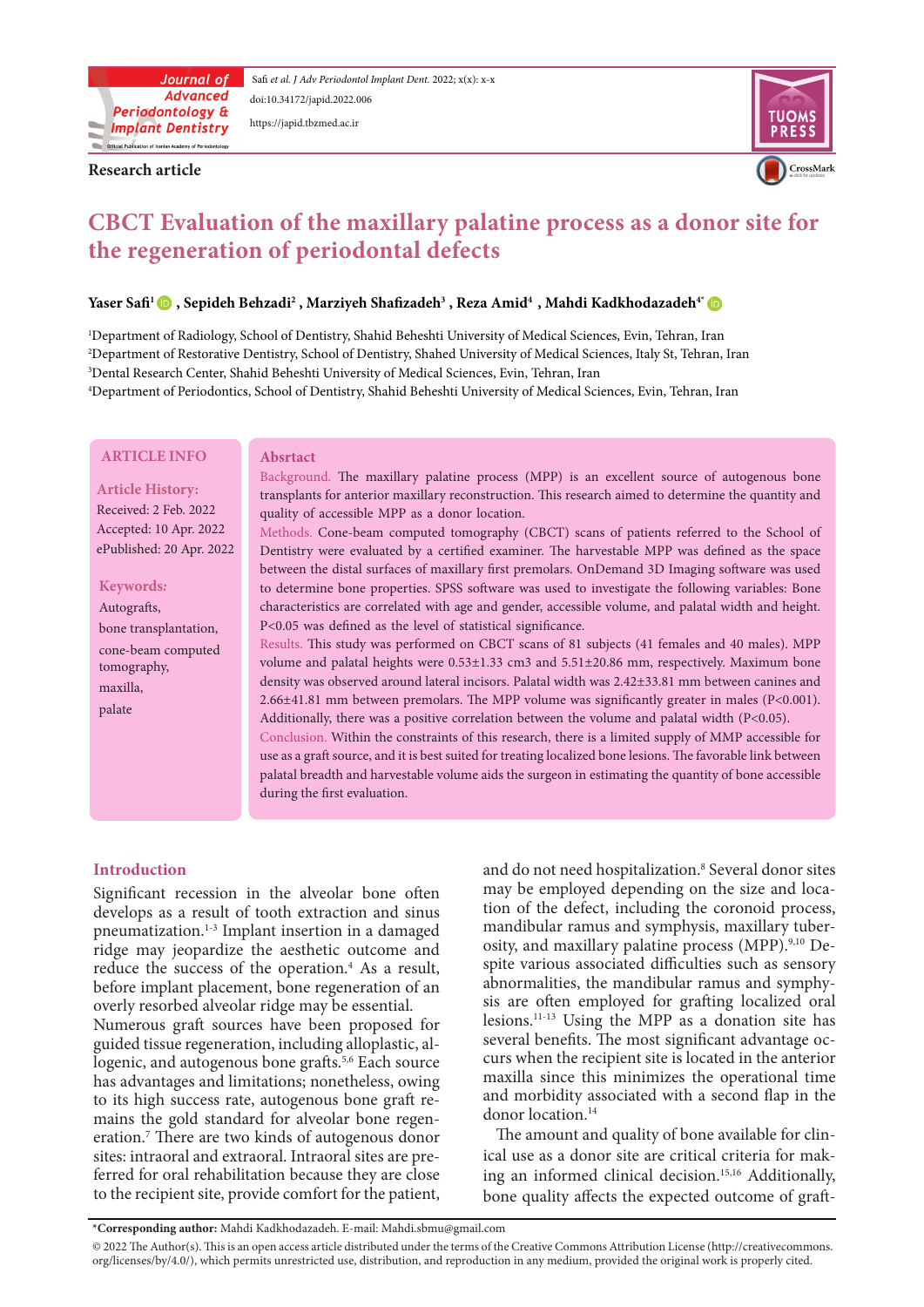ing.<sup>17</sup> Given the critical role of bone properties in the grafting procedure and the limited evidence about the MPP, this research used cone-beam computed tomography (CBCT) scans to determine the amount ally, the purpose was to determine the relationship and quality of harvestable palatine bone. Additionbetween bone properties and gender and age.

# **Methods**

The Ethics Committee of the Dental School at Shahid Beheshti University of Medical Sciences in Tehran, Iran, authorized this cross-sectional research (3IR. SBMU.DRC.REC.1398.01). The protocol for the research followed the Declaration of Helsinki. Between 2016 and 2017, patients were sent to Shahid Beheshti University's School of Dentistry. The CBCT scans were taken for various dental procedures (orthodontic treatment and implant placement), not for this research. In addition, all the patients signed informed consent forms to participate in this investigation.

The following criteria for exclusion were used: systemic conditions affecting the bone structure, such as osteoporosis, thalassemia, and sickle cell disease, rheumatoid arthritis, scleroderma, any signs of trauma, cysts, tumors, or pathologic defects detected on CBCT, cleft palate, severe periodontitis, impacted tooth in the area, or a history of orthodontic treatment or orthognathic surgery. Finally, 81 adult individuals' radiography records

were included. The CBCT scans were acquired using a single CBCT machine (NewTom VG, QR srl/AFP Imaging Co.) operating at 90 kV, 8 mA, and face mode with a field of view (FOV) of 7.510 cm and a voxel size of 0.2 mm. To perform measurements, the main scans were converted to the Digital Imaging and Communications in Medicine (DICOM) format and opened in Cybermed's OnDemand 3D software (Seoul, Korea).

al view for obtaining sections. By default, each slice A panoramic curve was reconstructed in the axihad a 1-mm thickness and was parallel to the respective tooth axis. The slices were collected from the distal aspect of the first premolar on one side to the distal aspect of the second premolar on the other side. Every irrelevant region was omitted in the sagittal view. The harvestable area was identified using an earlier work by Hassani et al.<sup>18</sup> Figure 1A illustrates the surface of the harvestable MPP in a sagittal view. A line was drawn parallel to the tooth axis, and a line was drawn at 2 mm from the nasal cavity floor. The harvestable area was defined by the following lines: The upper margin was at 2 mm from the nasal cavity floor and maxillary sinus, the frontal margin was at 2 mm from the tooth surface, and the posterior margin was defined by drawing a line from pendicular to the hard palate. To establish a 2-mm the upper margin (at the most posterior point) persafety margin from the incisive canal, the last slice in



Figure 1. A. Sagittal cross-section of the harvestable maxillary palatine process. B. Incisive canal diameter. C. Palatal height. D. Palatal width at canine and premolar sites. The intersection point of the crossing lines with the first premolars indicates the exact position of the buccal cusp.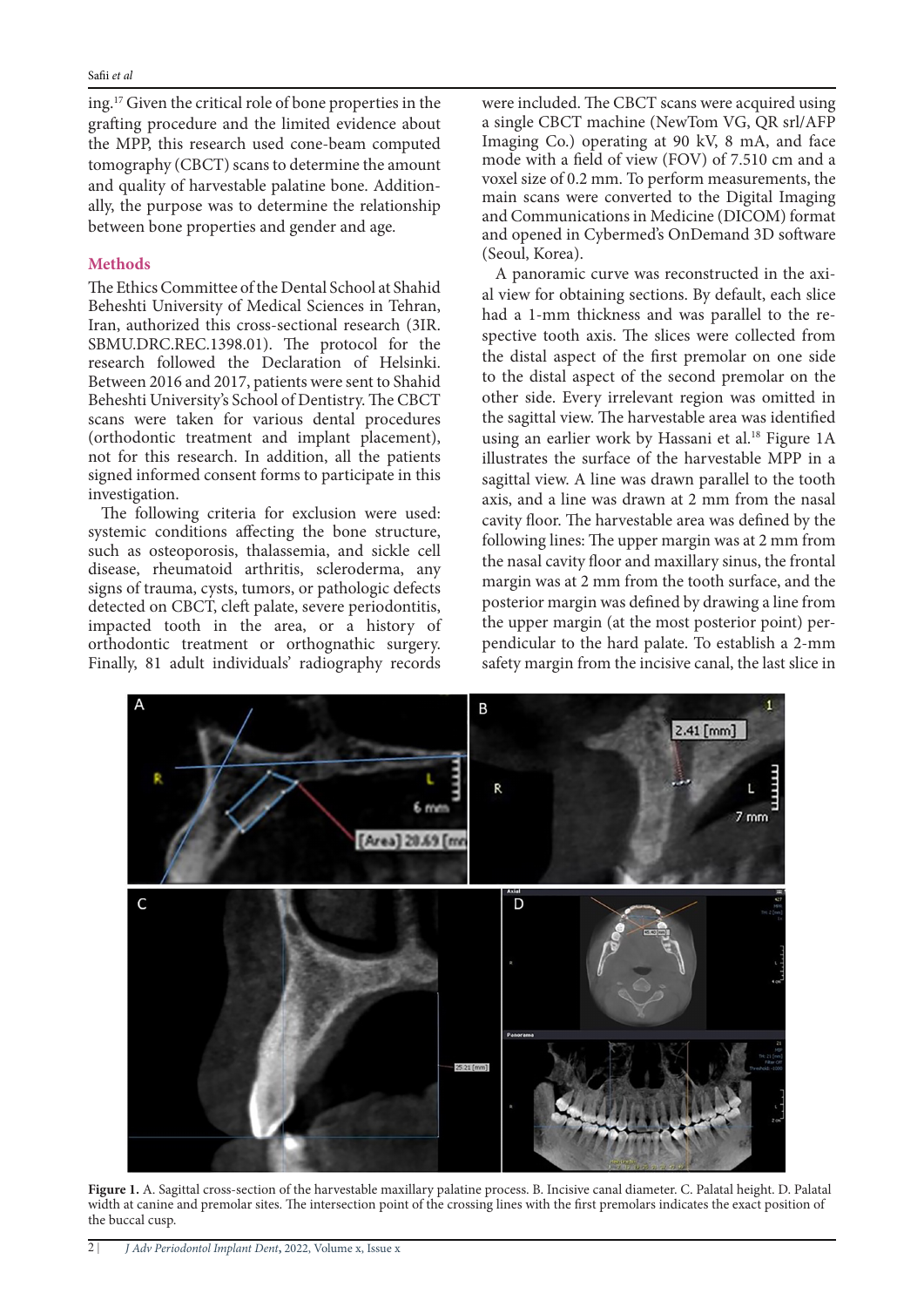which the incisive canal was observed was found, and the two following slices were removed. The surface of the target area was measured in every slice. Then, the volume between every two slices was measured using the partial frustum formula:<sup>19</sup>

$$
v = \frac{h}{3}(s_1 + s_2 + \sqrt{s_1 + s_2})
$$

terval (1 mm), and s1 and s2 indicate surfaces measured in two consecutive slices. Then, the following In this formula, h refers to the thickness of each interval  $(1 \text{ mm})$ , and  $s1$  and  $s2$  indicate surfaces mea-In this formula, h refers to the thickness of each inparameters were determined:

1. The diameter of the incisive canal was measured perpendicular to the canal's buccal and palatal corti-<br>cal plates (Figure 1B). This measurement was taken at the canal's widest point.

2. The bone density was determined around lateral ments were performed using the ROI tool in the On-<br>Demand software and the gray value (GV) scale. incisors, canines, and first premolars. The measure-<br>ments were performed using the ROI tool in the Onincisors, canines, and first premolars. The measure-

ate to the canine cusp (Figure 1B). This measurement 3. Palatal height was measured from the soft palwas performed in a slice where the canine was observed at the greatest length. A line was drawn from tance between this line and the palate was measured. the canine cusp parallel to the palate, and the dis-

4. Palatal width was determined between canines surements were performed from the buccal cusp of and premolars in the axial view (Figure 1C). Meacision of measurements, in the panoramic view, cross the first premolars and canines. To increase the prelines were drawn at the middle of canines and first premolars to determine the exact position of cusps in the axial view.

A qualified examiner (Behzadi, S.) performed all the measurements. To confirm the reliability, the values of 10 samples were measured repeatedly two relation coefficient (ICC) of >0.8 was obtained, indicating acceptable intraexaminer reliability. weeks after the initial evaluation. An intraclass cor-<br>relation coefficient (ICC) of >0.8 was obtained, indiweeks after the initial evaluation. An intraclass cor-

sociation of bone characteristics with age and gender Data analyses were performed to evaluate the asand the correlation between volume and palatal width. Means and standard deviations (SD) were calculated for every parameter. The Kolmogorov-Smirnov test was used to investigate data normality. Normal variman and Mann-Whitney correlation tests were used coefficient and independent t-test. Finally, the Spearfor abnormal variables. All the tests were carried out by SPSS 19, and  $P<0.05$  was considered statistically significant.

## **Results**

dentication sing Pearson's correlation of the sower them and<br>year-bara and Mann-Whitney correlation tests were used for abonornal variables. All the tests were carried out<br>by SPSS 19, and P<0.05 was considered statistical Eighty-one individuals were included in this study  $(41)$ females and 40 males). The patients presented tooth integrity in the area of interest (teeth  $#14$  to  $#24$ ), with a median age of  $38.12 \pm 12.51$  years (range: 20-70). The mean and standard deviation values for the bone parameters tested are presented in Table 1. The mean volume of harvestable bone in this group was 1.33 [ $0.53$ ] cm<sup>3</sup>. Palatal width between canines was  $33.81$ [2.42] mm, Palatal width between premolars was 41.81 [2.66] mm, and palatal height was 20.86 [5.51] mm. The greatest density was observed at the site of lateral incisors (622.17 [321.41] GV).

Table 2 illustrates the relationship between bone properties and gender. Gender had a significant relationship with available bone volume  $(P<0.001)$ ; the mean volume in men was  $0.43 \text{ cm}^3$  on average, more than that in females. In addition, males had substantially wider palatal widths in canine and first premolar areas (1.18 mm and 1.49 mm, respectively;  $P<0.05$ ). There was no significant correlation between age and bone parameters (Table 3).

Spearman's correlation coefficient demonstrated a statistically significant association between bone volume and palatal width in both canine and first premolar areas ( $P<0.05$ ). There was no statistically significant association between available bone volume and palatal height (P= $0.45$ ).

#### **Discussion**

There are various benefits to adopting intraoral donor sites for grafting, including easier surgical access, no danger of cutaneous scarring, and outpatient surgery.<sup>8</sup> A more accurate assessment of the bone's quality and accessible volume may assist the surgeon in selecting a more acceptable grafting source. As a result, this research evaluated the properties of harvestable MPP. The mean volume of the maxillary palatine process was measured in this research at  $1.33$  0.53 cm<sup>3</sup>. Bernades-Mayordomo et al.<sup>10</sup> reported a mean volume

Table 1. Mean, standard deviation (SD), minimum, and maximum values of parameters

| Variable                                      | Mean   | <b>SD</b> | Min   | <b>Max</b> |
|-----------------------------------------------|--------|-----------|-------|------------|
| Incisive canal width (mm)                     | 2.35   | 0.96      | 0.68  | 4.52       |
| Volume $(cm3)$                                | 1.33   | 0.53      | 0.32  | 3.26       |
| Density in the lateral incisor area (GV)      | 622.17 | 321.41    | 11.30 | 1740.00    |
| Density in the canine area (GV)               | 602.37 | 317.85    | 25.00 | 1672.00    |
| Density in the first premolar area (GV)       | 498.89 | 291.35    | 10.00 | 1467.00    |
| Palatal height (mm)                           | 20.86  | 5.51      | 9.85  | 38.94      |
| Palatal width in the canine area (mm)         | 33.81  | 2.42      | 27.15 | 40.39      |
| Palatal width in the first premolar area (mm) | 41.81  | 2.66      | 32.38 | 49.61      |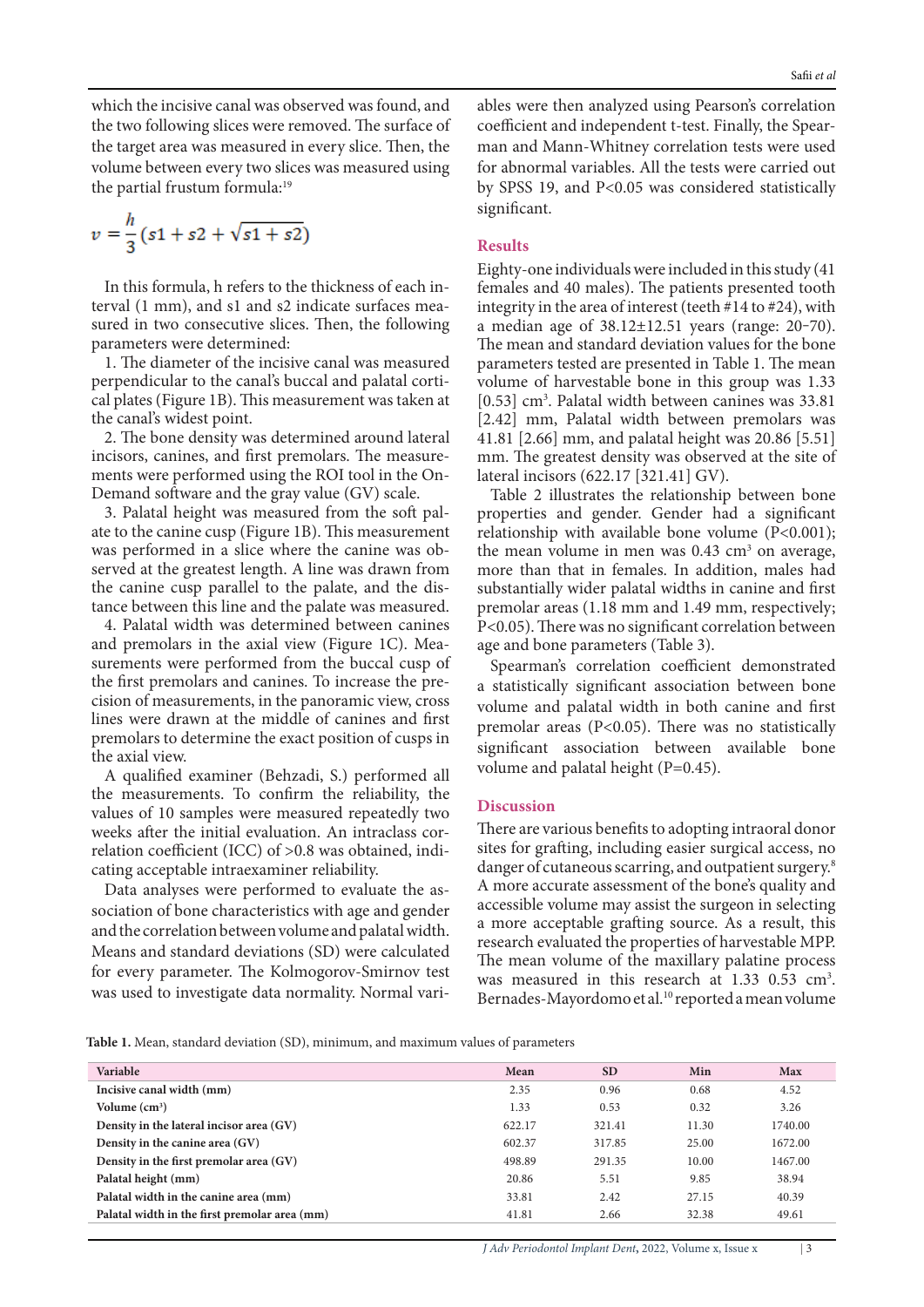|  |  |  |  | Table 2. Correlation of bone parameters with gender |
|--|--|--|--|-----------------------------------------------------|
|--|--|--|--|-----------------------------------------------------|

| Variable                                      | P-value                   |
|-----------------------------------------------|---------------------------|
| Incisive canal width (mm)                     | 0.137 <sup>1</sup>        |
| Volume $(cm3)$                                | $P < 0.0011$ <sup>*</sup> |
| Density in the lateral incisor area (GV)      | 0.555                     |
| Density in the canine area (GV)               | 0.647 <sup>1</sup>        |
| Density in the first premolar area (GV)       | 0.887 <sup>1</sup>        |
| Palatal height (mm)                           | 0.947 <sup>1</sup>        |
| Palatal width in the canine area (mm)         | $0.027$ <sup>*</sup>      |
| Palatal width in the first premolar area (mm) | $0.012^*$                 |

<sup>1</sup>Calculated using the Mann-Whitney test; the remaining values were calculated using the t-test. 'significant relationship (P<0.05).

of  $2.41\pm0.78$  cm<sup>3</sup> in dentate patients, measured through a reconstruction of harvestable MPP by 3-D imaging software. Hassani et al.<sup>18</sup> found comparable findings in a study of dry skulls. They found a mean volume of 2.03  $\text{cm}^3$  in dentate and 2.40  $\text{cm}^3$  in edentulous subjects. The disparity in measurements may be due to ethnic anatomical differences, unequal sample numbers, or measuring methodologies. Verdugo et al.<sup>20</sup> revealed in a study on ramus bone that harvestable quantities determined by software operatively. While the average quantity of MPP design may be much less than those collected intraaccessible is equivalent to that of mandibular ramus and symphysis, $20-22$  it might be a better option when the recipient location is in the anterior maxilla.

The current investigation determined the diameter of the incisive canal to be  $2.35\pm0.96$  mm. Khojastepour et al<sup>23</sup> used CBCT scans to analyze the nasopalatine canal and determined its diameter at  $3.17\pm1.01$  mm, consistent with the findings of Acar et  $al^{24}$ , who discovered a mean incisive foramen diameter of 3.96 mm in the presence of central incisors and 3.79 mm in the absence of central incisors. The difference between this study and the previous studies could be due to the measurement methods. In this study, the diameter was measured in a line perpendicular to the cortical plates, while the previous studies measured the opening diameter of the canal. Unlike our results, both investigations found a substantial association between diameter and gender, and age.

According to the findings of this research, men had a considerably wider palatal width; however, there was no correlation between palatal height and gender, consistent with earlier research.<sup>25,26</sup> On the other hand, this study showed no correlation between

any of the bone parameters and age, in contrast to previous reports on several other bone structures.<sup>27,28</sup> There was a substantial positive relationship between palatal width and accessible bone volume, as determined by the study. As a result, the practitioner may estimate the bone volume during the first examination by checking the palatal width. The palatal width was determined at two locations (canines and premolars) to ensure that the other could be utilized if one site had a lost tooth.

Numerous methods have been developed for assessing the volume of bodily organs. The partial frustum model is used by splitting the volume into smaller frustums, measuring the volume of each frustum, and combining the measured results.<sup>19</sup> This technique was used because of its alleged high accuracy and reliability.<sup>29,30</sup> Additionally, density has conventionally been measured on Hounsfield (HU) scale using a CT scan. However, measurement of the bone density in gray value (GV) using CBCT scans is comparable to the Hounsfield scale.<sup>17</sup> Since CBCT scans are more commonly prescribed in dentistry and have convincing accuracy, the GV scale was applied to determine bone density in this study.

It should be pointed out that bone harvesting from MPP is a delicate procedure with a risk of numerous morbidities. The anatomic constraints of this region include the incisive canal, tooth surface, and maxillary sinus. Multiple variables, including the buccopalatal inclination of the maxillary anterior teeth and the sagittal skeletal profile, might alter the palatal bone thickness.<sup>31,32</sup> Additionally, the remaining ridge accessible for implant placement should be addressed; if bone harvesting from this location reduces the ridge and jeopardizes implant placement, another graft source should be investigated.

There are several limitations to this study. The ma-<br>jor limitation of this study was the lack of advanced software which could provide more precise volume od. In addition, although using CT scans is the first measurements compared with the manual methchoice for assessing bone density, CBCT scans were used in this study since they are preferred in dentist-<br>ry due to their lower radiation dose for the patients.<sup>33</sup> ry due to their lower radiation dose for the patients.<sup>33</sup> Finally, compared with previous studies on the dry skull, some limitations related to CBCT acquisition

| Table 3. Correlation of bone parameters with age |  |
|--------------------------------------------------|--|
|--------------------------------------------------|--|

| Variable                                      | P-value              | <b>Correlation coefficient</b> |
|-----------------------------------------------|----------------------|--------------------------------|
| Incisive canal width (mm)                     | 0.112                | 0.178                          |
| Volume $(cm3)$                                | 0.933                | $-0.009$                       |
| Density in the lateral incisor area (GV)      | 0.308 <sup>1</sup>   | 0.115                          |
| Density in the canine area (GV)               | 0.385                | 0.098                          |
| Density in the first premolar area (GV)       | 0.344                | 0.107                          |
| Palatal height (mm)                           | 0.546                | $-0.068$                       |
| Palatal width in the canine area (mm)         | $0.211$ <sup>1</sup> | 0.14                           |
| Palatal width in the first premolar area (mm) | 0.25 <sup>1</sup>    | 0.129                          |

<sup>1</sup>Calculated using the Pearson's correlation test; the remaining values were calculated using the Spearman test. No significant relationship was found  $(P<0.05)$ .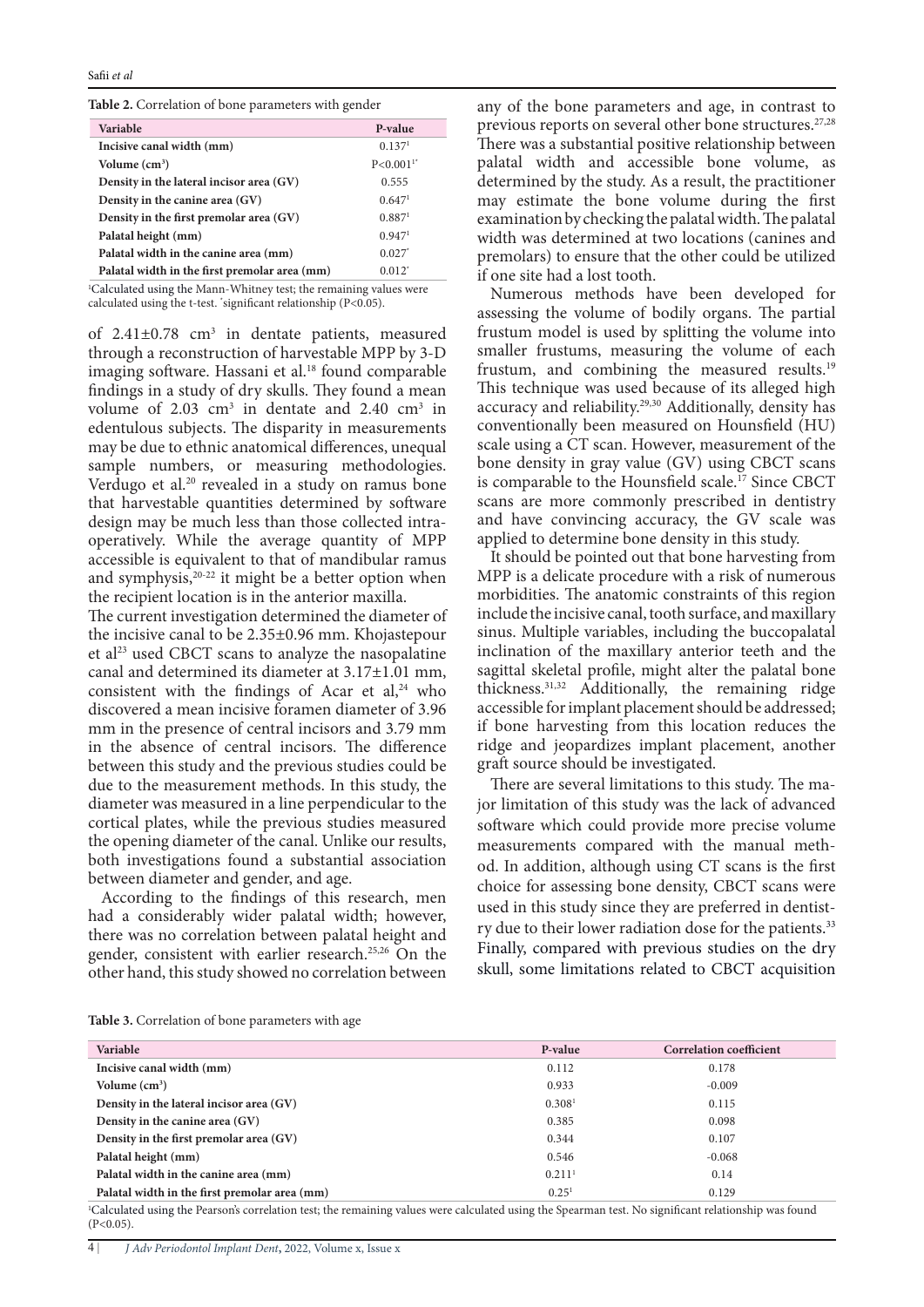from patients should be considered in this study. Limitations of CBCT acquisition from patients, such as head position, could have potentially affected the precision of scans and measurements. This might ferences between the measures of this study and pre-<br>vious studies on the dry skull. have served as a cofounding factor, resulting in dif-<br>ferences between the measures of this study and prehave served as a cofounding factor, resulting in dif-

### **Conclusion**

Given its modest volume, the palatine process of the maxilla is most suited for grafting localized defects in the front area (a mean volume of  $1.33 \text{ cm}^3$ ). the maxilla is most suited for grafting localized de-CBCT is still highly recommended to evaluate the exact volume in each individual and the proximity to anatomic structures. A positive correlation between palatal width and available volume enables the sur-<br>geon to estimate the available amounts at the initial examination. Finally, bone volume and palatal width were greater in men, while there was no association between any of the MPP parameters with age.

#### **Acknowledgments**

thors kindly appreciate Dr. Mahshid Namdari for statisti-<br>cal support. This study did not receive any financial support. The au-<br>thors kindly appreciate Dr. Mahshid Namdari for statisti-This study did not receive any financial support. The au-

#### **Interests Competing**

The authors declare that they have no known competing and financial interests or personal relationships that could have influenced the work reported in this paper.

#### **Authors' Contributions**

Y.S. and R.A. conceived the idea. S.B. and M.S. established alytical methods. All authors read and approved the final the theory and executed the research. M.K. verified the anmanuscript.

#### **Funding**

Not applicable.

# **Availability** of data

The data used to support the findings of this study are available from the corresponding author upon request.

#### **Ethics Approval**

This cross-sectional study was approved by the Ethics sity of Medical Sciences, Tehran, Iran (3IR.SBMU.DRC. Committee of the Dental School, Shahid Beheshti Univer-REC.1398.01). The study protocol was in accordance with the Declaration of Helsinki.

#### **References**

- 1. I. Farmer M, Darby I. Ridge dimensional changes following single-tooth extraction in the aesthetic zone. Clin. Oral Implants Res. 2014; 25(2): 272-7.
- 2. 2. Covani U, Ricci M, Bozzolo G, Mangano F, Zini A, modeling following single tooth extraction. Clin. Oral Im-<br>plants Res. 2011; 22(8): 820-5. Barone A. Analysis of the pattern of the alveolar ridge re-<br>modeling following single tooth extraction. Clin. Oral Im-Barone A. Analysis of the pattern of the alveolar ridge re-
- 3. 3. Cavalcanti MC, Guirado TE, Sapata VM, Costa C, matization and alveolar ridge resorption after tooth loss: a Pannuti CM, Jung RE, et al. Maxillary sinus floor pneucross-sectional study. Braz. Oral Res. 2018; 32.
- 4. 4. Spray JR, Black CG, Morris HF, Ochi S. The influence of bone thickness on facial marginal bone response: stage 1 placement through stage 2 uncovering. Ann. Periodontol.
- 2000; 5(1): 119-28.<br>5. Tidwell JK, B. ment of endosteal implants. A preliminary report of 48 patients. Int J Oral Maxillofac Surg. 1992; 21(4): 204-9. derks F. Composite grafting of the maxillary sinus for place-<br>ment of endosteal implants. A preliminary report of 48 paderks F. Composite grafting of the maxillary sinus for place-5. 5. Tidwell JK, Blijdorp PA, Stoelinga PJ, Brouns JB, Hin-
- 6. Moy PK, Lundgren S, Holmes RE. Maxillary sinus aug-<br>mentation: histomorphometric analysis of graft materials 6. 6. Moy PK, Lundgren S, Holmes RE. Maxillary sinus augfor maxillary sinus floor augmentation. Int J Oral Maxillo-<br>fac Surg. 1993; 51(8): 857-62.
- 7. 7. Sakkas A, Wilde F, Heufelder M, Winter K, Schramm A. Autogenous bone grafts in oral implantology-is it still a "gold standard"? A consecutive review of 279 patients with 456 clinical procedures. Int J Implant Dent. 2017; 3(1): 23. doi:10.1186/s40729-017-0084-4
- 8. 8. Rabelo GD, de Paula PM, Rocha FS, Jordão Silva C, Zanetta-Barbosa D. Retrospective study of bone grafting procedures before implant placement. Implant Dent. 2010; 19(4): 342-50. doi:10.1097/ID.0b013e3181e416f9
- 9. 9. Titsinides S, Agrogiannis G, Karatzas T. Bone grafting materials in dentoalveolar reconstruction: A comprehensive review. Jpn Dent Sci Rev. 2019; 55(1): 26-32. doi:10.1016/j. jdsr.2018.09.003
- 10. 10. Bernades Mayordomo R, Guijarro Martínez R, atine process of the anterior maxilla: a potential source for Hernández Alfaro F. Volumetric CBCT analysis of the palbone grafts. Int J Oral Maxillofac Surg. 2013; 42(3): 406-10.
- 11. 11. Misch CM. Comparison of intraoral donor sites for onlay grafting prior to implant placement. Int J Oral Maxillofac Implants. 1997; 12(6): 767-76.
- 12. 12. Jensen J, Sindet Pedersen S. Autogenous mandibular bone grafts and osseointegrated implants for reconstruction of the severely atrophied maxilla: a preliminary report. J Oral Maxillofac Surg. 1991; 49(12): 1277-87. doi:10.1016/0278-2391(91)90303-4
- 13. 13. Reininger D, Cobo Vázquez C, Monteserín Matesanz ular body, ramus and symphysis as donor sites in bone graft M, López Quiles J. Complications in the use of the mandibsurgery. A systematic review. Med Oral Patol Oral Cir Bucal. 2016; 21(2): e241-9. doi:10.4317/medoral.20938
- 14. 14. Hassani A, Khojasteh A, Alikhasi M. Anterior palate of structive procedures. Asian Journal of Oral and Maxillofacial Surgery. 2008; 20(3): 135-8. the maxilla as a donor site for oral and maxillofacial reconstructive procedures. Asian Journal of Oral and Maxillofathe maxilla as a donor site for oral and maxillofacial recon-
- 15. 15. Acocella A, Bertolai R, Colafranceschi M, Sacco R. Clinical, histological and histomorphometric evaluation of the healing of mandibular ramus bone block grafts for alveolar ridge augmentation before implant placement. J Craniomaxillofac Surg. 2010; 38(3): 222-30. doi:10.1016/j. jcms.2009.07.004
- 16. 16. Burchardt H, Enneking W. Transplantation of bone. Surg. Clin. North Am. 1978; 58(2): 403-27.
- 17. 17. Isoda K, Ayukawa Y, Tsukiyama Y, Sogo M, Matsushita ry stability of dental implants. Clin Oral Implants Res. 2012; mated by cone-beam computed tomography and the prima-Y, Koyano K. Relationship between the bone density esti- $23(7): 832-6.$  doi:10.1111/j.1600-0501.2011.02203.x
- 18. 18. Hassani A, Khojasteh A, Shamsabad AN. The anterior titative anatomic study. J. Oral Maxillofac. Surg. 2005; 63(8): palate as a donor site in maxillofacial bone grafting: a quan-1196-200.
- 19. 19. Harris JW, Stöcker H. Handbook of mathematics and computational science: Springer Science & Business Media; 1998. p.
- puter-aided design evaluation of harvestable mandibular 20. 20. Verdugo F, Simonian K, Raffaelli L, D'Addona A. Combone volume: a clinical and tomographic human study. Clin Implant Dent Relat Res. 2014; 16(3): 348-55. doi:10.1111/ cid.12011
- 21. 21. Güngörmüş M, Yavuz MS. The ascending ramus of the mandible as a donor site in maxillofacial bone grafting. J Oral Maxillofac Surg. 2002; 60(11): 1316-8. doi:10.1053/